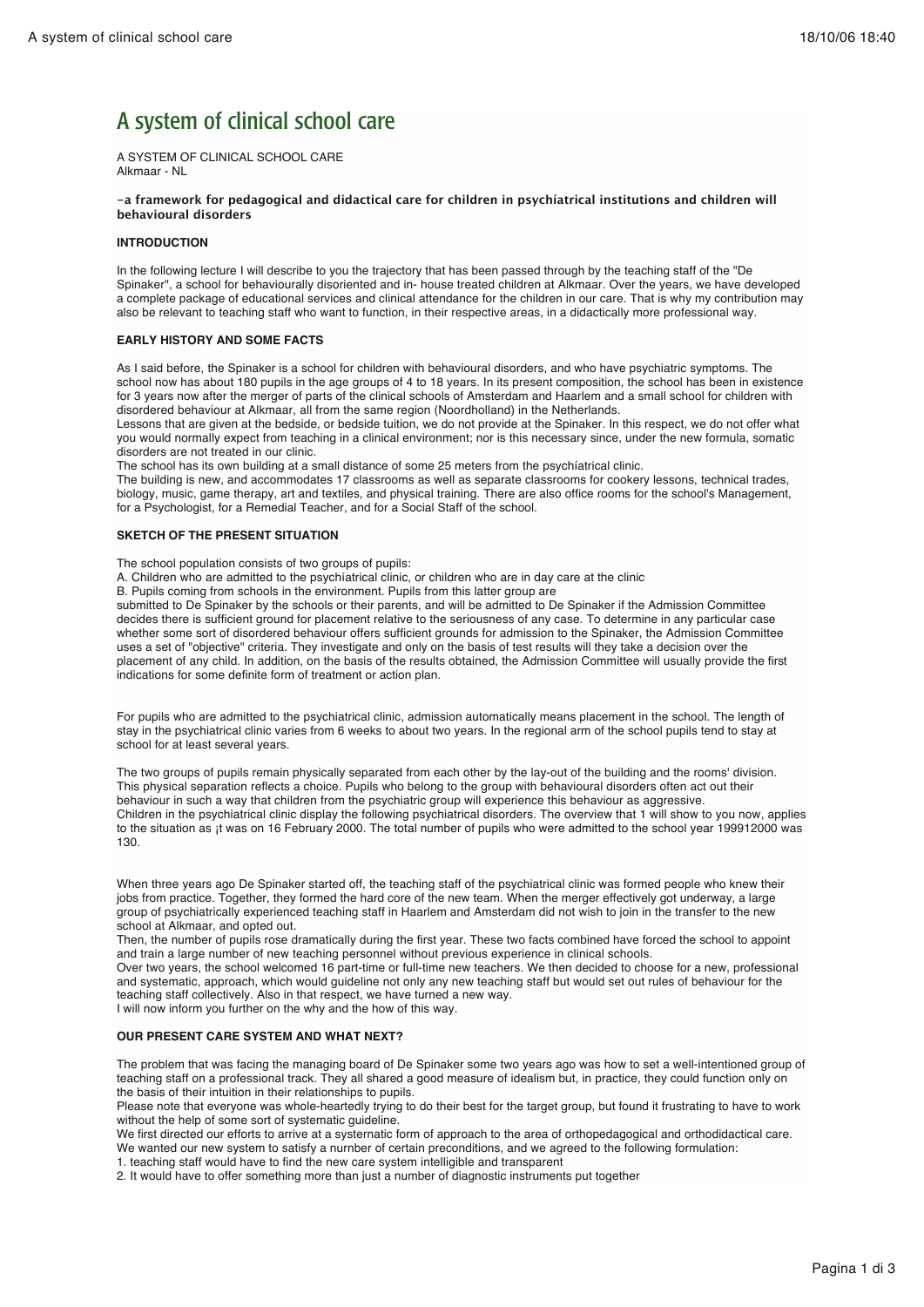3. and, in consequence of this second condition, it would have to provide direct links with teacher performance in everyday practice.

Subsequently, we were able to establish that these preconditions were met in the instrumentation as used in the POBOS package.

Before I present this package to you in detail, I will go briefly into what perhaps was the single decisive factor that made us choose for the POBOS package.

Normally, a school obtains its pedagogical care package from the editor/publisher, without any form of intensive support at school, let alone any active help with the implementation of the package itself at school. The developer/editor of the POBOS system, Jos Haartmans, on the other hand, includes this kind of support in the package. Now to set down the POBOS instrument in one comprehensive phrase, or paraphrase really (it's more than one sentence), let me quote the author himself: it "comprises the whole of conventions, rules and organisational structure that exists within institutionalised clinical school care for children in the widest sense of the word. One may think of intake/admission research,

pedagogical observations, didactical testing periods, action plans, parent counselling, probation periods, ambulatory counselling, pupil items on the agenda of staff meetings, sequential tests, and send-on referrals."

In broad lines, the POBOS system falls down into two parts:

1. the pedagogical check system

2. the didactical check system

I will continue my talk concentrating mainly on the (oath) pedagogical part of POBOS; treatment of the didactical component would take up too much (of our valuable) time.

# **THE (ORTHO)PEDAGOGICAL CHECK SYSTEM**

1. For a start, all teaching staff members will create pupil files, or pupil maps, or dossiers that have a general part as well as a specific part, which contains the pedagogical check list. The general part has on overview of classroom protocol, and contains the names and addresses of the pupils.

The specific part is formed by the pedagogical check list. This is a symptoms marking list for socio-emotive behaviour at school. On the basis of his observations in the classroom and outside, the teacher will enter marks, or scores, relative to :

pedagogical guidability other-pupil relationships pupil-teacher interaction motivational factors & general well-being at school work attitude work approach

The list is also used when testing for the existence of problems that are group-related.

2. In addition, diagnostic means are needed to establish what constitutes problem behaviour, and to measure children's' aptitudes in a standardised way.

I quote Jos Haartmans for a second time-. "Diagnostics means result in a more objective picture, and often provide a deeper insight, especially when one hits on the right combination of instruments."

The test used by the school is the CBCL, or, in full, the child-behaviour-check-list-test. I would like to stress that further diagnosing takes place only in case there are sufficient indications to do so.

To that end (when further diagnosing takes place) we use one or more of the following: o the CBCL the parent list

o the TRF teacher report form

o the home and family questionnaire

On the next sheet, you see displayed an example (only in part) of the TRF.

When after testing with aid of the CBCL instrument, somebody's pupil profile leaves too 4 many questions undecided, then further and deeper investigation will take place These further investigation instruments at our disposal are the following: · the GARS or, in full, the Gillian Autism Rating Scale

· the ADHDT or Attention Deficit Hyperactivíty Disorder Test

· the SQ or school experience questions list

· the YSR or youth self report

The ADHDT is a screening instrument designed to chart systematically the symptoms of ADHD, or hyperactivity disorder. The test diagnoses the child for various signs it may display that are derived from the three main categories of ADHD, namely:

a. hyperactivity

b. impulsivity

c. and lack of attention

The ADHDT is given and scored by teaching staff members. The diagnosis is performed by a behavioural specialist. Together, they set cut the outlines for a first action plan.

As I am not a behavioural specialist,. myself, it would take us too far if I also discussed the other test instruments I mentioned with you. That is why, on the next sheet, I have confined myself to a (partial) display of the ADHDT.

Finally, for each pupil what is called a Pedagogical Dossier Card (PDC) is created, and kept up for future reference. ¡t is a record that contains all factual information supplied to the school, combined with any objective test results.